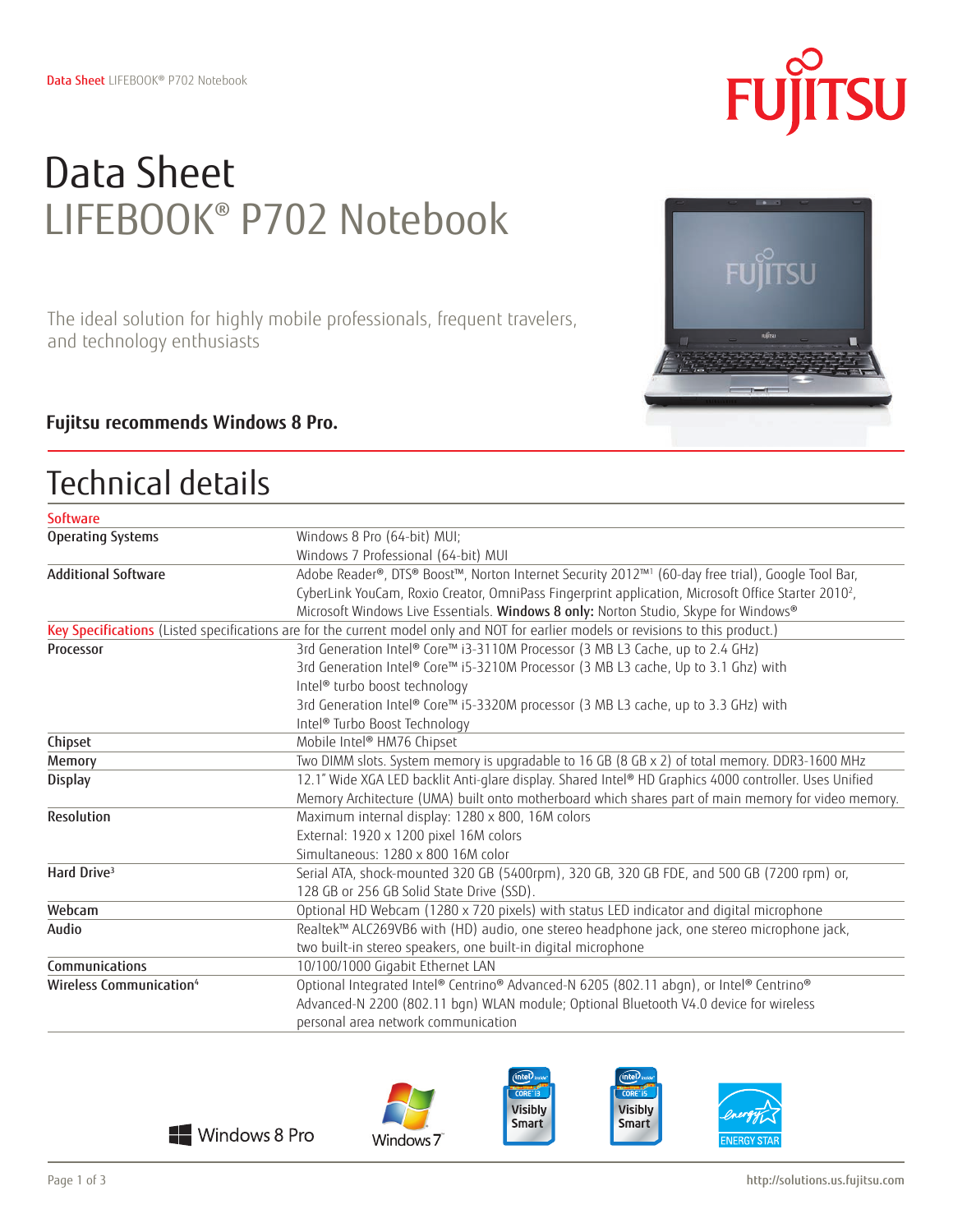# Technical details

### **Fujitsu recommends Windows 8 Pro.**

| User Interfaces                           | Standard keyboard with 82 keys. Touchpad cursor control pad with left and right buttons, and<br>fingerprint recognition/scroll sensor, scroll wheel, external USB keyboard and mouse support.                                                                                                                                                                                                                                                       |
|-------------------------------------------|-----------------------------------------------------------------------------------------------------------------------------------------------------------------------------------------------------------------------------------------------------------------------------------------------------------------------------------------------------------------------------------------------------------------------------------------------------|
| <b>Ports</b>                              | One 15-pin D-SUB connector for VGA external video device, one USB3.0 and two USB2.0 connectors for<br>input/output devices, one DC In connector, One LAN (RJ-45) connector, one DisplayPort connector,<br>docking port (50-pin, to dock with port replicator), one stereo headphone/line-out jack,<br>one stereo microphone/line-in jack, Wireless LAN antenna with on/off switch                                                                   |
| <b>Card Slots</b>                         | Secure Digital (SD) Card slot, Express Card slot (34mm), Dedicated Smart Card reader slot<br>(requires third-party application)                                                                                                                                                                                                                                                                                                                     |
| Security                                  | Integrated optional fingerprint sensor, embedded TPM, and a security lock-slot                                                                                                                                                                                                                                                                                                                                                                      |
| Battery <sup>5</sup>                      | Lithium ion Battery, 6 cells, 63Wh, (up to 9 hours and 30 mins.) or High Capacity Lithium Ion Battery<br>6 cells, 72Wh (up to 10 hours and 20 mins.)                                                                                                                                                                                                                                                                                                |
| AC Adapter                                | Autosensing 100-240V AC, 40W, 19V DC, 2.1A                                                                                                                                                                                                                                                                                                                                                                                                          |
| Dimensions/Weight                         | Approx. 11.1"(w) x 8.46"(d) x 0.098/1.26"(h) / Approximately 3.25 lbs. with 6-cell battery                                                                                                                                                                                                                                                                                                                                                          |
| <b>Operating Temperature</b>              | 41°F to 95°F (ambient temperature); 20% to 85% relative humidity, non-condensing                                                                                                                                                                                                                                                                                                                                                                    |
| Non-Operating Temperature                 | 5°F to 140°F (ambient temperature); 8% to 85% relative humidity; non-condensing                                                                                                                                                                                                                                                                                                                                                                     |
| <b>Key Accessories</b>                    | Port Replicator with the following:<br>- One 15-pin D-SUB connector for VGA external video device*<br>- One DVI-D connector*<br>- One DisplayPort connector*<br>- Four USB 2.0 connectors for input/output devices<br>- One LAN (RJ-45) connector<br>- One eSATA port<br>- One DC-in connector<br>*You can run 3 monitors simultaneously (Refer to User's Guide)<br>For a full list of accessories, visit www.shopfujitsu.com or call 1-800-FUJITSU |
| <b>Compliance and Service Information</b> |                                                                                                                                                                                                                                                                                                                                                                                                                                                     |
| Compliance                                | FCC Part 15 Class B VCCI, and FCC Part 15E; IC ICES-003 Class B and RSS-210; UL-cUL Listed,<br>Express Card™ TID 100419                                                                                                                                                                                                                                                                                                                             |
| Warranty <sup>6</sup>                     | One or three year International Limited Warranty on select corporate configurations;<br>24/7 technical support                                                                                                                                                                                                                                                                                                                                      |

#### **Notes:**

1) Pre-installed with a free 60-day trial version of Symantec Norton Internet Security 2012. The 60-day trial version is activated upon user's acceptance of software license agreement. After 60 days, the user must purchase a subscription from Symantec to download latest virus definitions.

2) Microsoft® Office Starter 2010 (32 bit) includes reduced-functionality versions of Word® and Excel® only, with advertising. No PowerPoint® or Outlook®

- 3) One gigabyte (GB) = one billion bytes; accessible capacity will be less and actual capacity depends on the operating environment and formatting.
- 4) Wireless service is not included with your notebook/ tablet PC. Activation, credit approval, and 2-year minimum commitment required. Monthly service fee, taxes, surcharges are extra. Actual connectivity is subject to wireless service provider's coverage area and may be affected by equipment, topography, signal strength, environmental considerations, and other factors. Service may vary significantly within buildings. Coverage not available everywhere — see wireless carrier's coverage map for details. Terms and Conditions and additional restrictions apply. A GPS application (compatible with NMEA v 3.1 or later) must be purchased separately.
- 5) Battery life tested using MobileMark 2007 and Windows 7 operating system, and may include audio muted. Battery life will vary depending on the product configuration, product model, application loaded on the product, power management settings on the product, Operating System, and the product features used by the customer. As with all batteries, the maximum capacity of the installed batteries will decrease with time, usage, and how often the batteries are charged by the user.
- 6) Service and warranty turnaround time may vary by country and product. The International warranty is only valid for products purchased in North, Central, and South America.